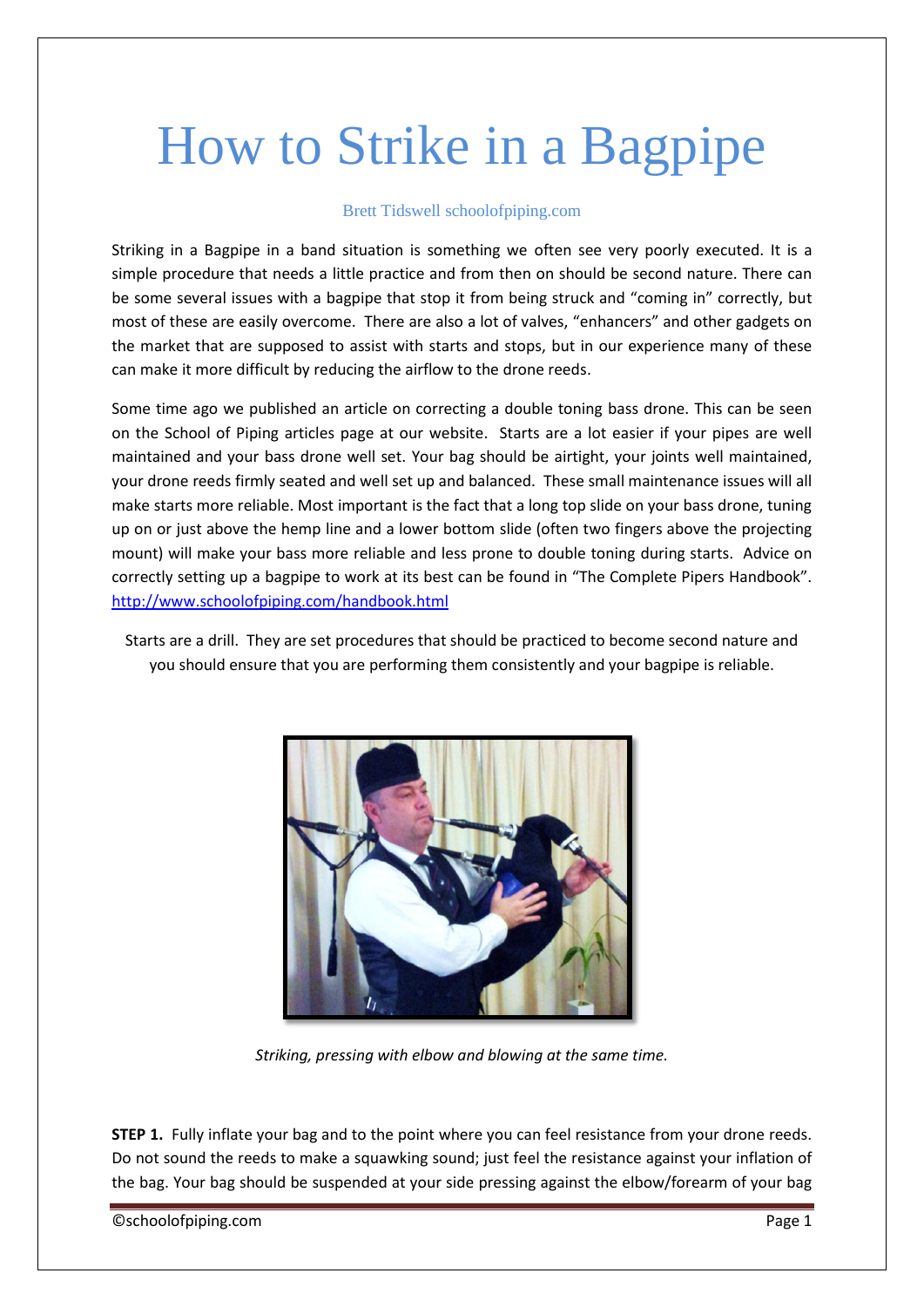arm. That hand should be on the top hand of your chanter with the E finger lifted. Your opposite hand should be ready to press against the bag.

There will be a "sweet spot" where striking the bag is most reliable. This is usually just under the bass drone stock and can be missed when pipers are nervous and tend to crouch forward a little. You will need to experiment a little to find the right spot to strike the bag.

**STEP 2.** The bag is struck to start the drones. If the reeds and bag combination are well set up, the bag should not need to be struck hard. It is important to get a sudden rush of air to the drones. The bag is pressed against the forearm, which is also pressed against the bag whilst simultaneously blowing into the bag. So there are three things being done *at exactly the same time.* The free arm presses on the bag, the bag arm presses on the opposing side of the bag and you are blowing into the bag. *When you blow then press, or press then blow, the risk of double toning increases.* Listen to ensure that the drones have been struck in without double toning.

**STEP 3.** The bag is placed under the arm in one simple movement. With practice you will easily get the bag in the appropriate and most comfortable position. The free hand is then placed on the chanter with the low A finger lifted so *both hand are in the position to play the note E.* Wait for the appropriate beat before sounding the chanter.



*Pushing the bag up under the arm.*

**Step 4.** Blow into the bag and firmly squeeze with the bag arm at the same time to bring in the note E on the appropriate beat. Continue blowing and squeezing for the full duration of the note to ensure that the pitch does not drop. Also listen to the pitch of the note to ensure that it does not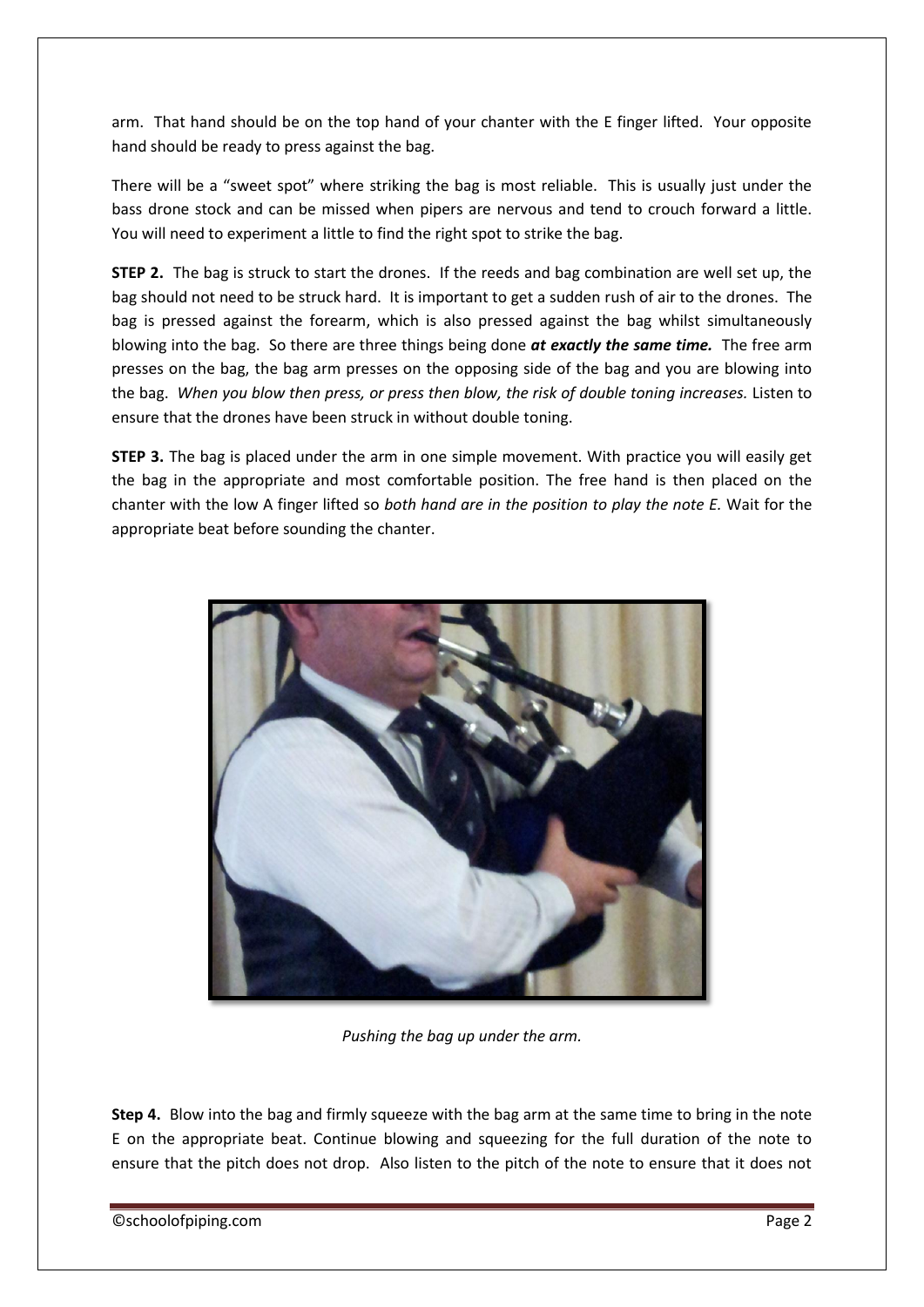rise in pitch. It should be one long sustained note of constant pitch. A short breath should be taken for the pitch to be maintained once the tune is started and after that a regular breathing pattern maintained.

When playing as a solo piper, the E note can be brought in at any time. There is no need for a structured series of beats as a band would insist upon, however it is always important to bring in an E that is pleasant sounding and in pitch.



*Holding the drones and taking a breath in preparation to bring in the intro E*

If double toning of the bass drone occurs and difficulty starting is experienced a finger can be placed in the bottom hole of the bass drone stock (using the bag to block the hole) and the bag struck. The finger is then released and it is very rare that the drone will not strike in correctly. This is a very effective emergency measure, but cannot be used if a hose, valve or "enhancer" is installed in the bottom of the stock. At the first possible opportunity the slide positions and the reed should be examined and modified to prevent the risk of future double toning.

With practice you should be able to experience a failed strike in, but still be able to re-strike the bag and get the instrument up before the introductory note is required. When re-striking ensure that the bag is full, all sound from the reeds has ceased and then re-start the procedure. If the reeds are still sounding or the bag is only partially inflated the risk of another failed strike in is increased. If you miss the introductory E, it is best not to come in part way through that note as it will be obvious to

©schoolofpiping.com Page 3